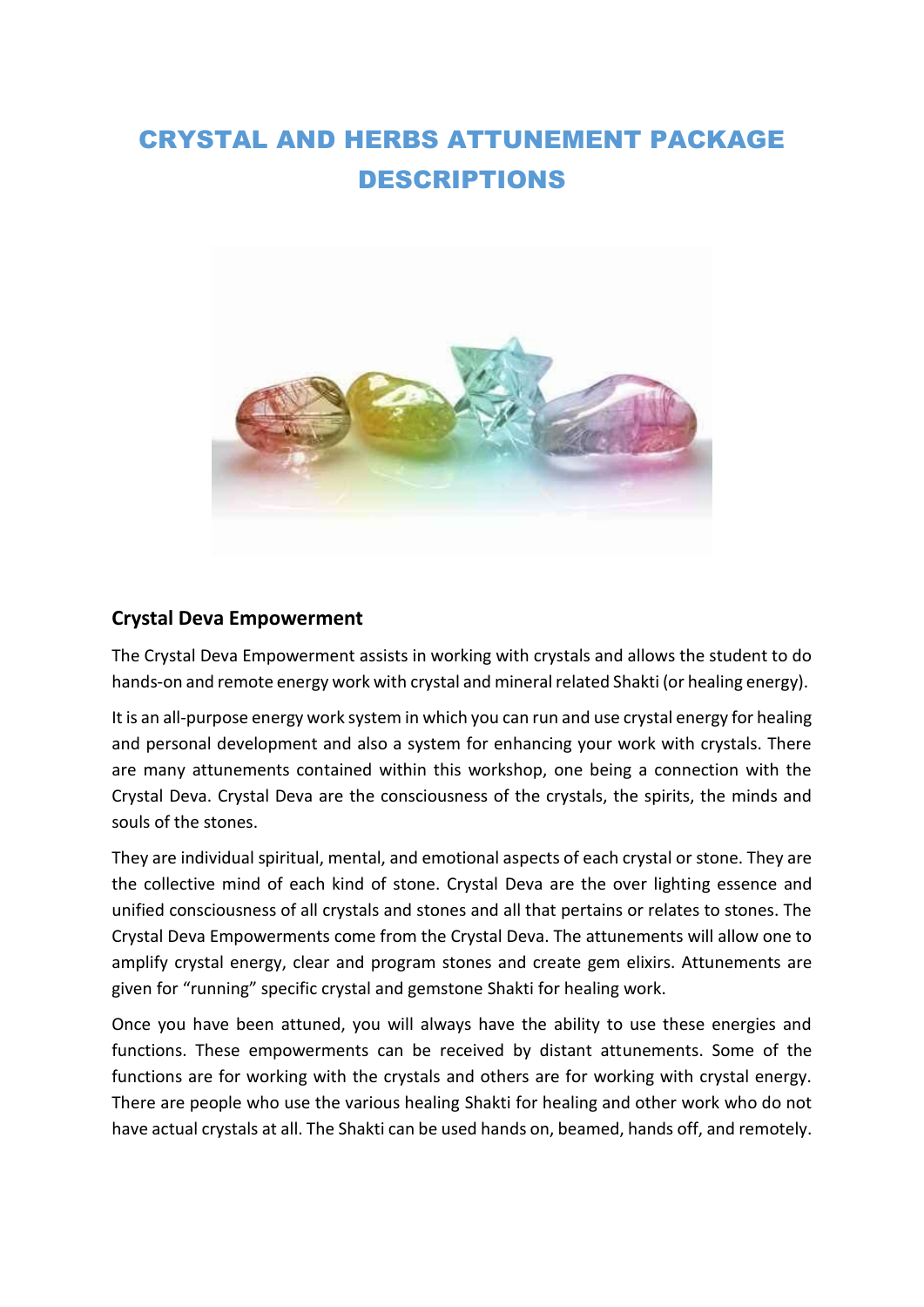## **Harmony Stone**

The Harmony Stone helps one to stay balanced and in harmony and works perfectly during healing sessions. Just place one or several stones on the person receiving the healing. As a distance healing just write the person's name on a piece of paper and place the stone on the name. Additionally, it can be used by placing it under one's pillow during sleep.

#### **Lemurian Seed Crystals**

The "Lemurian Seed Crystals 1 & 2" is the second in the series of these courses.

The attunement for the Lemurian Seed Crystals enhances your ability to use crystals, especially the Lemurian Seed crystals, for directing energies, connecting to crystals, and using them to gain information and psychic messages. The attunement helps to enlighten you and gain access to the energies of the Lemurians and the crystals for healing and spiritual growth.

The "Lemurian Seed Crystals 3 and 4" is the third in the series of these courses. The Lemurian priests were able to connect with the Lemurian Seed Crystals. The Lemurian Seed Crystals are used as tools for natural healing and also with easing negative karma. Lemurian Seed Crystals 3 is an extension of the original Lemurian Seed Crystals in Levels 1 and 2. There are 4 Lemurian Seed crystals in this level.

All seed crystals should be used frequently. The more you use them, the more powerful they will become. In level 4 there are 7 new symbols. The prerequisite is Lemurian Facilitator and Lemurian Seed Crystals 3 & 4 attunements.

# **Amber Essence**

Amber essence works well to sensually entice, calm the mind and help in preparing for meditation or contemplation. Amber is known as the "King of Scents "and helps one to let go of daily concerns and to enter the world of sensual arousal or spiritual elevation, depending on the intention.

Either way, Amber essence will assist you in entering an exalted realm where thoughts are suspended and time stands still. Amber Essence brings us to delight. Its irresistible fragrance helps to open the heart center and expand consciousness through a deepening of theta wave brain states.

# **Amethyst Fairy Orb**

A fairy is a being of light who was created by the divine universal consciousness and who also has wings which are very similar to the wings of a butterfly. Fairies usually fly around very quickly and on will become invisible to the human eye. They will usually camouflage themselves with their surroundings very easily and this is to protect themselves. Fairies enjoy music and dancing and having a lot of fun.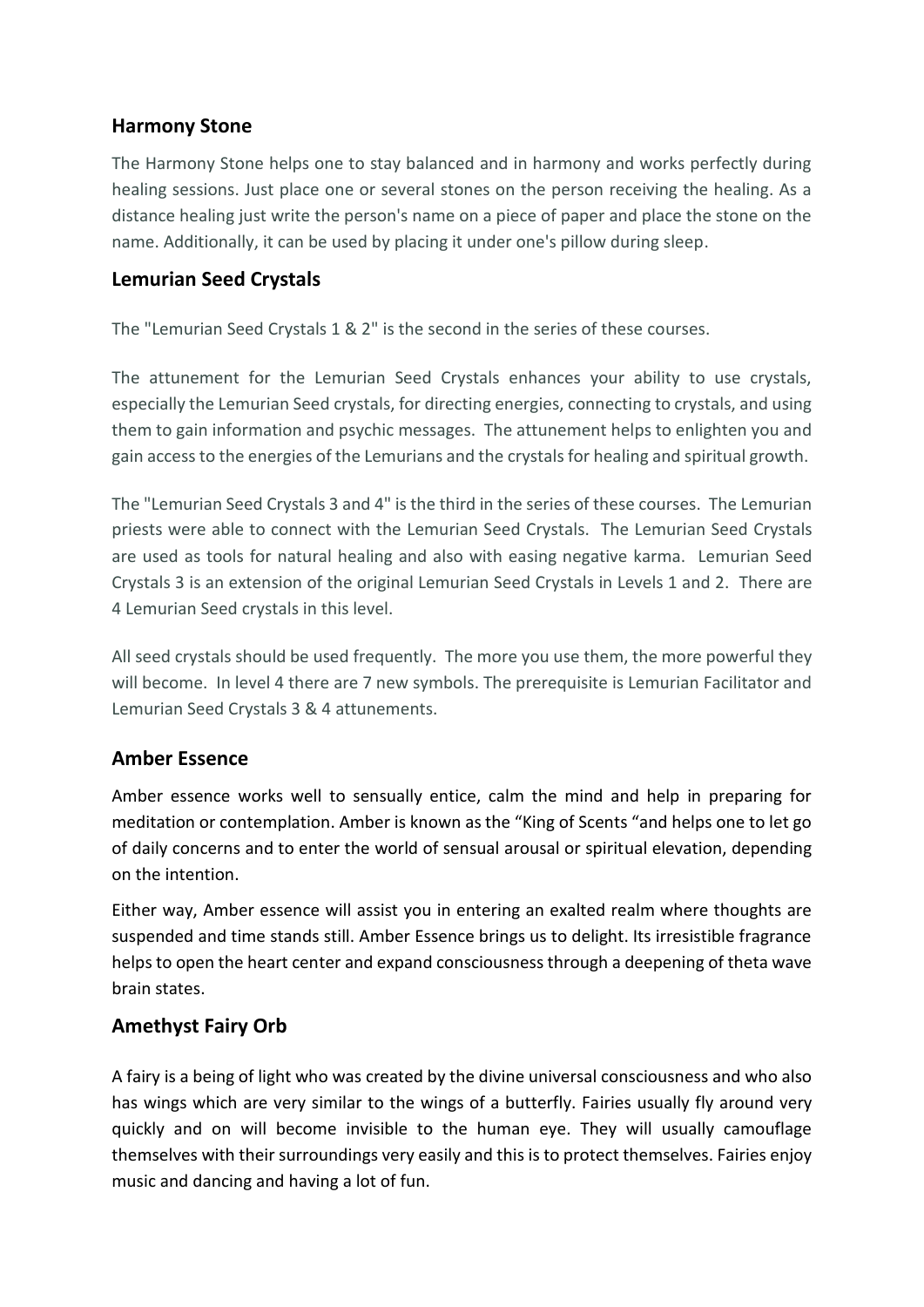Fairies have also gained the reputation of playing tricks on humans and can be very mischievous. Have you ever lost something only to find it within a short space of time in an area that you have just checked. This is usually the fairies playing with you. If you lose something just ask the fairies to kindly return the item and it will be given back. If you find that crystals or jewellery often goes missing you could place a few small pieces of jewellery or crystals that you do not use in a secluded area and to tell the fairies that these items are for them to play with.

The fairies have a lot of knowledge and wealth with wonderful healing abilities that they will bestow on you if you ask them with a pure heart and always to give them something in return.

Some of the uses for this new healing system and working with the fairies include:

\*Abundance \*Prosperity \*Knowledge \*Wisdom \*Insight \*Perception \*Treasure of Mother Earth \*Dealing with Suffering \*Dealing with Loss \*Healing from Physical Issues \*Healing from Emotional Issues \*Healing with Spiritual Issues \*Bringing Happiness into your Life \*Helping you to grown physically and spiritually

# **Angelic Amethyst Essence**

The Angelic Amethyst Essence Energy will Work: To attract justice to a situation, protect against thieves and burglars, help to increase psychic powers by opening the right brain, cuts through illusion, helps to enhance psychic abilities.

The Angelic Amethyst Essence Energy also helps you to relax, helps for a good night sleep, helps with change in your life and luck and success, raise your spiritual level and more.

# **Angelic Aqua Aura Essence**

Metaphysically Aqua Aura has the qualities of both Quartz and Gold.

It is an outstanding tool for people wishing to increase their psychic skills and awareness.

It assists with meditation, telepathy and psychic healing by bringing intense energy to the effort. Aqua Aura is said to attract success and prosperity, even possibly wealth and is also used for protection from psychic attacks.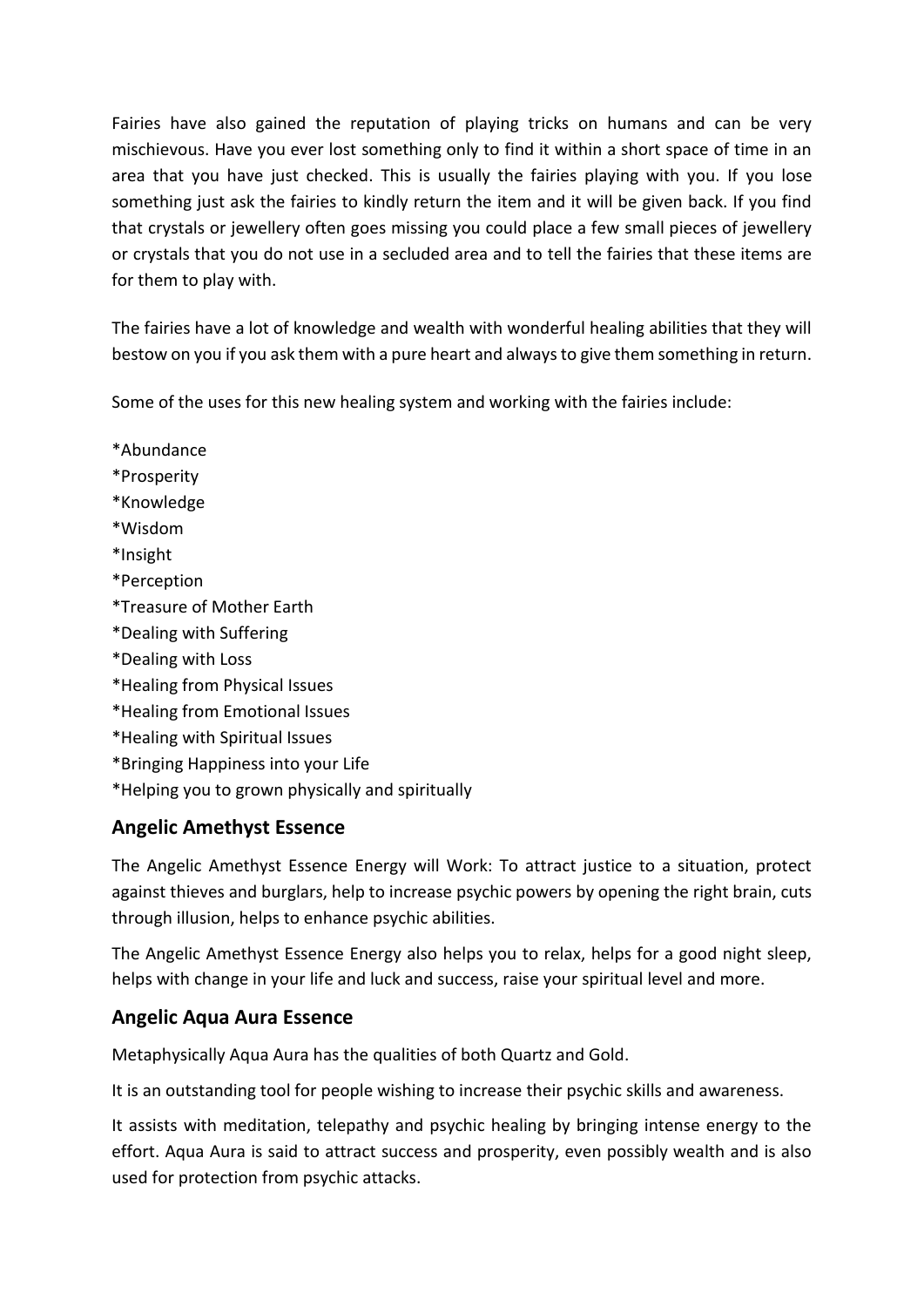Magical Properties: Energy: Both protective and receptive Element: Fire and water Powers: Protection, healing, psychics and power Archangel: Raguel

## **Angelic Moonstone Essence**

Love charms, foretell the future, bring good fortune, and allow one to see into the future. It also vibrates with the feminine wisdom and the goddess energy of the full moon. Moonstone has a reflective, calming energy. It helps strengthen intuition and psychic perception and brings balance and harmony It is said to have the power to grant wishes Moonstone honours the Goddess in all women. Magical Properties: Energy: Receptive Element: Water

Angel: Haniel

# **Angelic Turquoise Essence**

Turquoise is a highly valued power stone. It will strengthen and align all the chakras and it can be used to cleanse your energy centres.

As a meditation tool the gem can assist in clearing your mind, opening you to the Universal All.

Use Turquoise to attune to the spiritual plane or provide protection during vision quests or astral travel. It is considered to be a symbol of generosity, sincerity and affection.

It preserves friendships and can make friends of enemies, in time.

Traditionally is it said to only bring good luck if given, not purchased.

Magical Properties:

Energy: Receptive

Element: Earth

Powers: Protection, courage, money, love, friendship, healing and luck.

Archangel: Sandalphon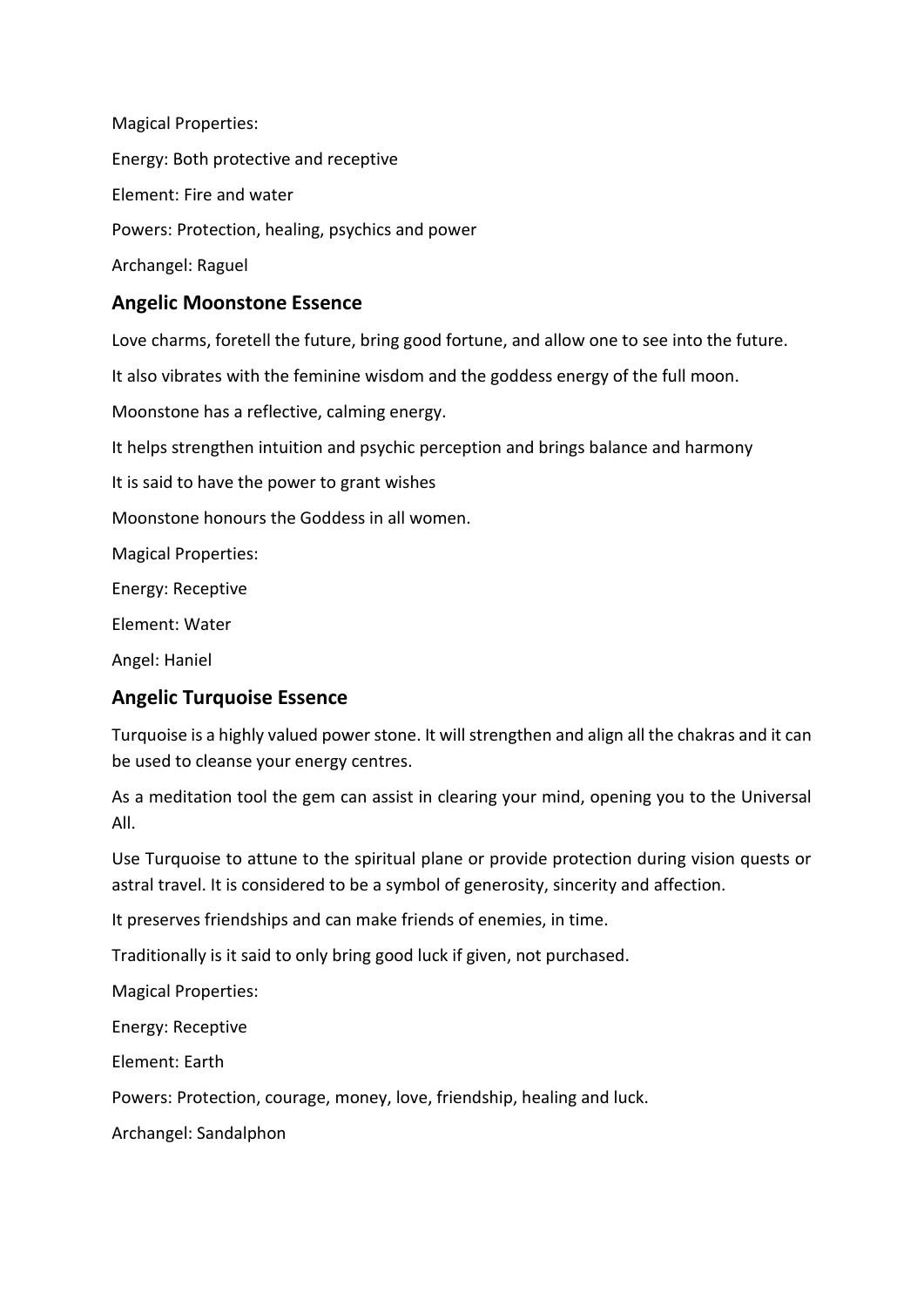# **Apophyllite Essence**

Apophyllite Essence is an aid to meditation and helps make a conscious connection with the spiritual world. This energy stimulates the third-eye, but primarily acts on the crown chakra facilitating "tuning in" in accordance with one's consciousness and intention. Apophyllite Essence is a wonderful energy that facilitates clairvoyance or spiritual "seeing.

Apophyllite Essence can also be used to activate and open the heart chakra, energize the sluggish or closed heart and stimulate feelings of joy and celebration of life. Because of Apophyllite's energy to create a conscious connection between the physical and spiritual realms, Melody says, "Apophyllite facilitates attunement to one's body as well as to the higher dimensional life forms. It has been used to facilitate astral travel."

Apophyllite Essence can be used to maintain the energy necessary to assist in the actions required for preservation and rejuvenation. Apophyllite Essence considered powerful enough to clear negative energies in ours and our environmental.

# **Burdock and Charoite**

Use Burdock Flower Essence when you are caught up in old anger, especially if the anger is directed at someone, usually an authority figure. Although the anger may be triggered by a current person/situation, the origin for this quality of anger is from a wound earlier in this life or a past life. This anger may also be related to an experience of grief or loss. Physical symptoms may manifest as toxicity - including heavy metals - in the liver, gallbladder, large intestine, or blood, skin issues like eczema and boils, and arthritis. If any of these symptoms are common in your family lineage, you may also want to consider Bloodroot Flower Essence.

Charoite releases victimization and negative emotions, and enhances courage and appropriate assertiveness. On the physical level, it can help to improve the condition of a diseased liver.

Provides for a connection between the head and the heart.

Instils Unconditional Love and Acceptance of others.

Assist one in understanding self-inflicted "lessons".

Helps in transforming relationships from one context to another, such as lovers into friends, and "letting go" of past attachments to a specific type of relationship helps to let go of attachments, and helps to instil the true belief that as one door closes, another one opens.

Assists in the belief that you are exactly where you are supposed to be right here, right now, in this moment.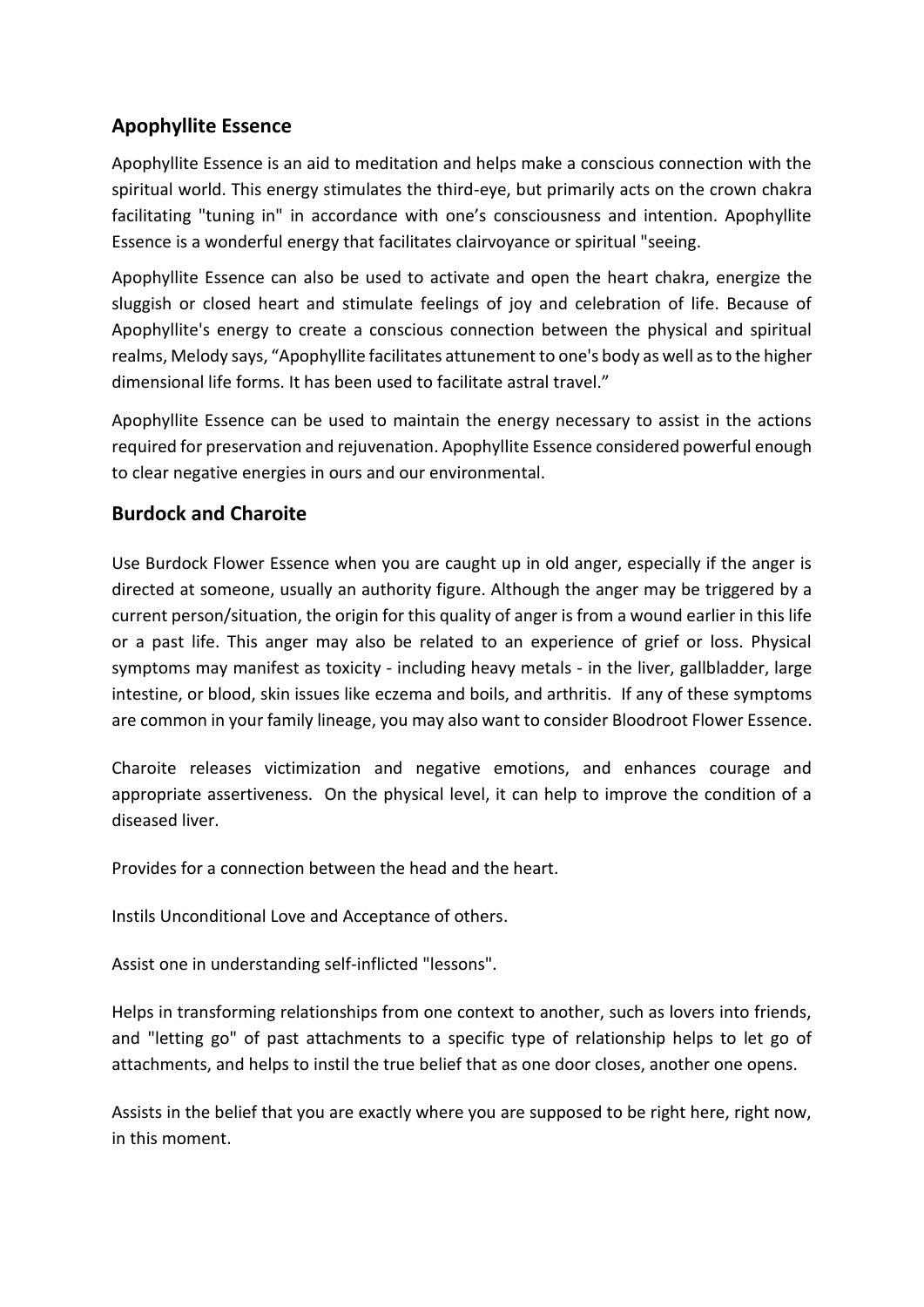Helps to bring about the best possible outcome for any given situation.

#### **Charoite Essence**

Charoite only became known in the world, just recently, and it of course was named for the location where it was discovered.

Discovered in Russia in 1978 in the Murun Mountains in Yakutia, to date, this the only known location for this rare mineral.

The name Charoite is derived from the Chary River which is near where it was found.

The colors range from bright lavender, violet and lilac to dark purple with swirling patterns of black Augite, transparent crystals of microcline feldspar, and/or orange Tinaksite.

Charoite has quite an unusual look, with its chatoyancy and strange looking spirally strands of fibrous material that often it is mistaken for a synthetic gemstone.

The Mongols use the stone to make decorative objects, and on special feast days they would boil the stone in tea.

This tea is then consumed by all members of the family in order to strengthen family ties and protect all its members from evil.

The Charoite stone is often confused with the fairly similar sugilite, although it is the charoite's characteristic light coloured inclusions that are the main difference between the two stones.

Charoite is an unusual mineral of quite rare occurrence.

It is found today only in one location, along the Chary River at Aldan in Russia.

It formed from an alteration of limestone by the close presences of an alkali-rich nephline syenite intrusion.

It is the heat, the pressure and more importantly, the infusion of unique chemicals into the rock that is responsible for the transformations into completely new minerals such as Charoite.

Why Charoite has not been found in other locations is not fully understood, but is is probably due to a combination of a chemically unique limestone reacting with a chemically unique intrusion and subjected to unique physical conditions.

Charoite is used as an ornamental stone as well as a gemstone.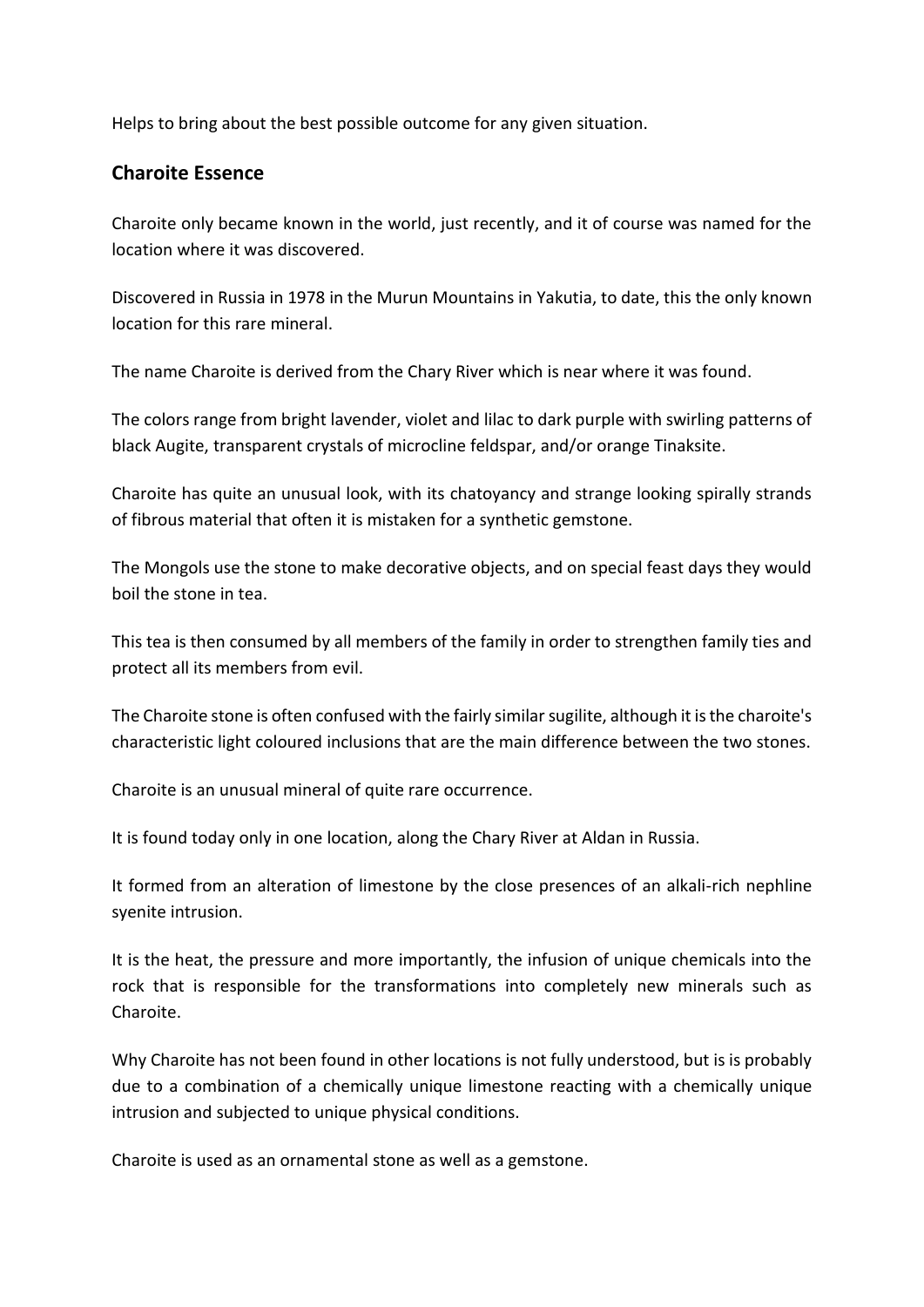It forms a swirling pattern of interlocking crystals.

Charoite will Work:

• Charoite is often called a 'stone of transformation' as well as a stone of power.

• In particular it transforms negative emotions such as anger and fear into positive feelings.

• As a part of the transformation process it allows release of those negative emotions, so one can change and move forward.

• Charoite is also known as a stone of inspiration, bringing enhanced creativity, spiritual grown and showing new possibilities in even the oldest situations.

• This is a stone that allows one to see clearly which brings with it enhanced self-esteem and helps release one from many victimizations.

• Charoite is known to enhance or bring courage, inner strength or appropriate assertiveness.

• In the psychic realm it is used for entity release and rescue work, as well as clairvoyance and prophesy.

• Charoite is said to be useful for the cleansing and purification of one's energy body as well as for the transmutation of negative energies within oneself.

• Charoite transmutes negativity and cleanses the aura.

• Charoite facilitates the release of fear and dissolution of negative energies encountered in the process of aligning with your soul's purpose.

• Work with Charoite to foster a synthesis between the heart and crown chakra, walk your spiritual path with awareness, and manifest your soul's wisdom and light in daily life.

• The purple colour of Charoite, among its other roles, helps to bring us closer to spirit by showing us that everything, even the thoughts we hold as true, can be dissolved and replaced with more empowering energies.

• The colour black in this stone grounds the purple ray, and enables us to explore the nature of our fears; while white represents the connection to spirit.

# **Crystal Skull Activation**

The Crystal Skull Activation is the second in the trilogy of attunements that have been channelled to reconnect us to the energies of Atlantis and Gaia. The Crystal Skulls were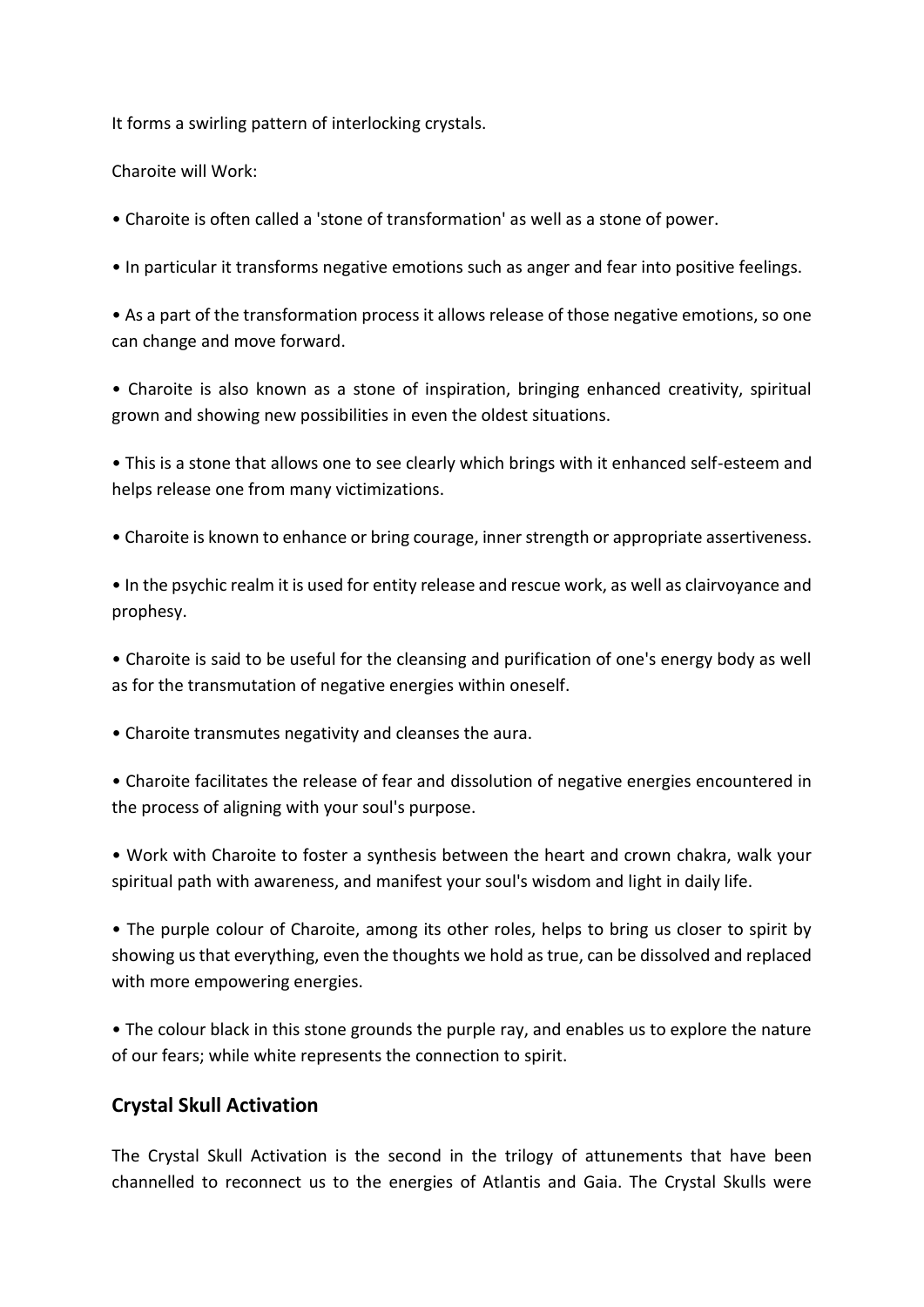physical objects during the times of the Atlanteans but after the fall of Atlantis, and subsequent sinking of the city, the crystal skulls were taken and remain hidden within a different dimension to ours but are still close enough for their energies to be felt.

Some of the skulls have rematerialized, which shows us that the time has come to reawaken to the knowledge contained within these skulls. This is why, during your attunement to the crystal skull activation, an Etheric crystal skull will be placed into your Transpersonal Point or Soul Star Chakra (8th Chakra). Working with the skull that is etherically given to you will aid in bringing the knowledge that they contain within them into your spiritual and life's path.

# **Crystal Children's Light**

You can use this new energy form to help deal with the typical issues that Crystal's face now a days especially dealing with issues of fear and protection and creating safe places where they do not feel vulnerable and can open and use and discuss their abilities. This form can be used by the Crystal themselves or can be used by the parent to help the child. This is a multifunctional form that can be used for healing issues with Crystal's on an emotional and spiritual level - not a physical one. Crystal children - even the little ones can use this form. Their vibrational rate and natural born abilities will already know how to use this form.

# **Crystal Wind**

Ever get the sense that your etheric body is beginning to look a bit like an attic? Well, it is!

How many attunement symbols do you have stuffed in there anyway…how many angels, critters, crystals, devas, mantras, deities, energies, myths, music and minerals, colors and spiritual tools and Faerie folk?

Getting a mite claustrophobic already?

Need a bit of air in there along with the clutter and cobwebs?

Enter...Crystal Wind.

# **Crystal Being Therapy**

Crystal Being Therapy™ is therapy for you, administered by various Crystal Beings of the Silicate group of minerals. I am told that the Silicate Crystal Beings have a much wider range of energy skills than has previously been recorded. . Crystal Being Therapy provides you the ease and freedom of simply speaking your concerns and needs to your Silicate Crystal Beings and the appropriate ones will arrive to administer your therapy that day. . After your Crystal Being Therapy™ attunement, you have the authority to ask for specific therapies that the Crystal Beings will administer to you perfectly. The Silicate Crystal Beings who are specialists for the concern you asked for help with, will arrive and administer your therapy. . Each Crystal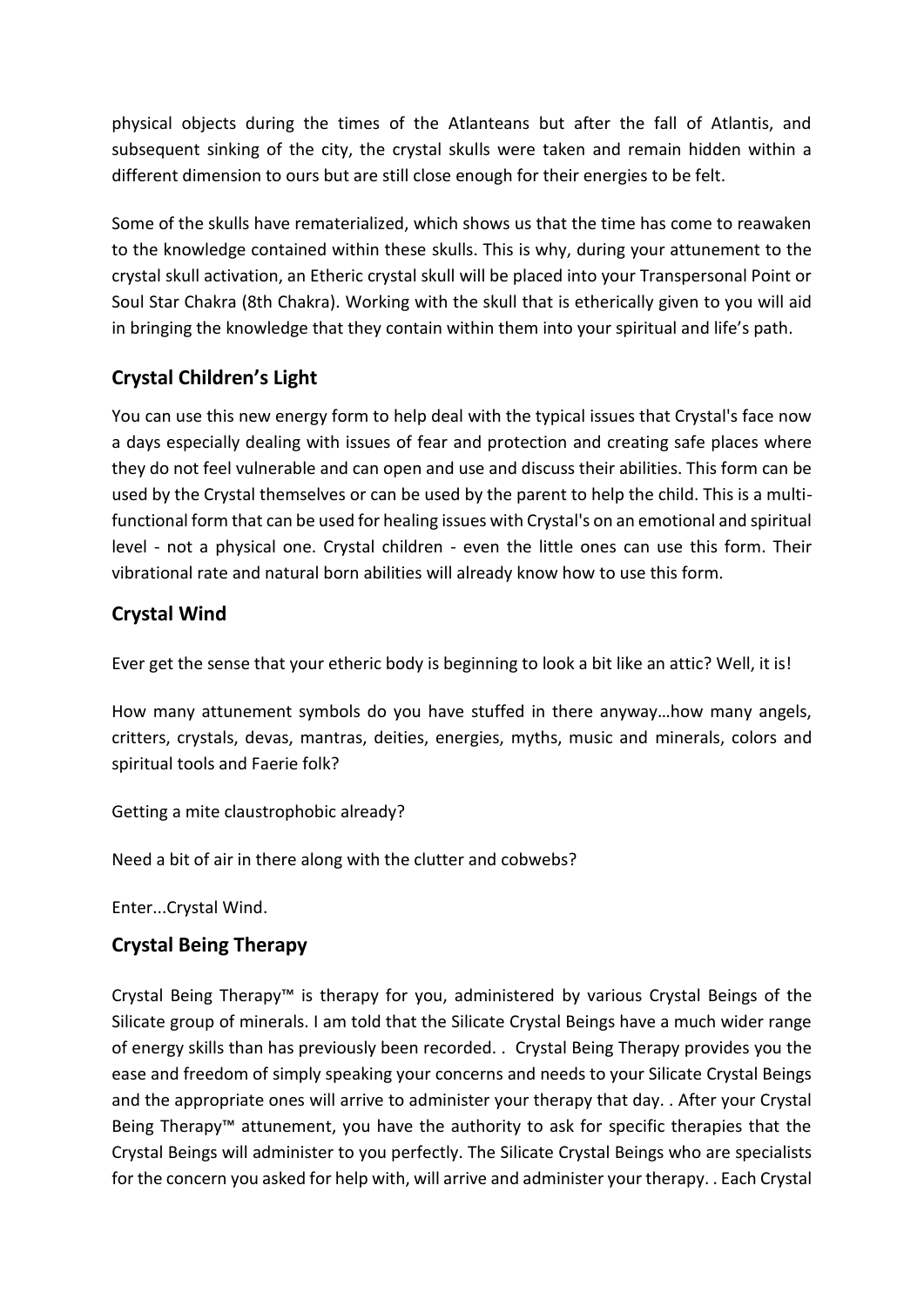Being Therapy will be comprised of a different combination of Silicate Crystal Beings, based on what your concerns are that day. . For example:.

"Ethereal Crystal Awareness!"

"Toxin Burn and Release!"

"Isolate and remove pathogens and allergens"

"Speed Recovery into Health!"

"Bring me into the present moment, here, and now!"

"Reduce muscle tension"

"Reduce muscle tension in\_\_\_\_\_\_"

"Pain relief and nervous system relaxation!"

"Increase Intuitive Perception"

"Help me see or know the best solution to\_\_\_\_\_\_\_\_\_\_\_\_\_\_\_\_\_\_\_\_\_\_\_\_"

"Increase Meditation Mind!"

"Ease headache!"

."Ease sprain pain and heal sprain and bruises"

#### **Crystal Dragons**

The Dragons are here with us now but they live at a higher Vibration than we do, this is why we do not see them as often as we used to.

This system is not a Healing System as such but is to be used for Spiritual Development and Spiritual Progression. I was also shown a Key that was to be placed within the Palms, Heart and Brow Chakra during the 3rd Crystal dragon Attunement. This will enable you to enter into the Crystal Dragon Realms during Meditation.

#### **The 3 Crystal Dragons are as follows:**

- $\sim$  The Clear Quartz Dragon  $\sim$
- $\sim$  The Rose Quartz Dragon  $\sim$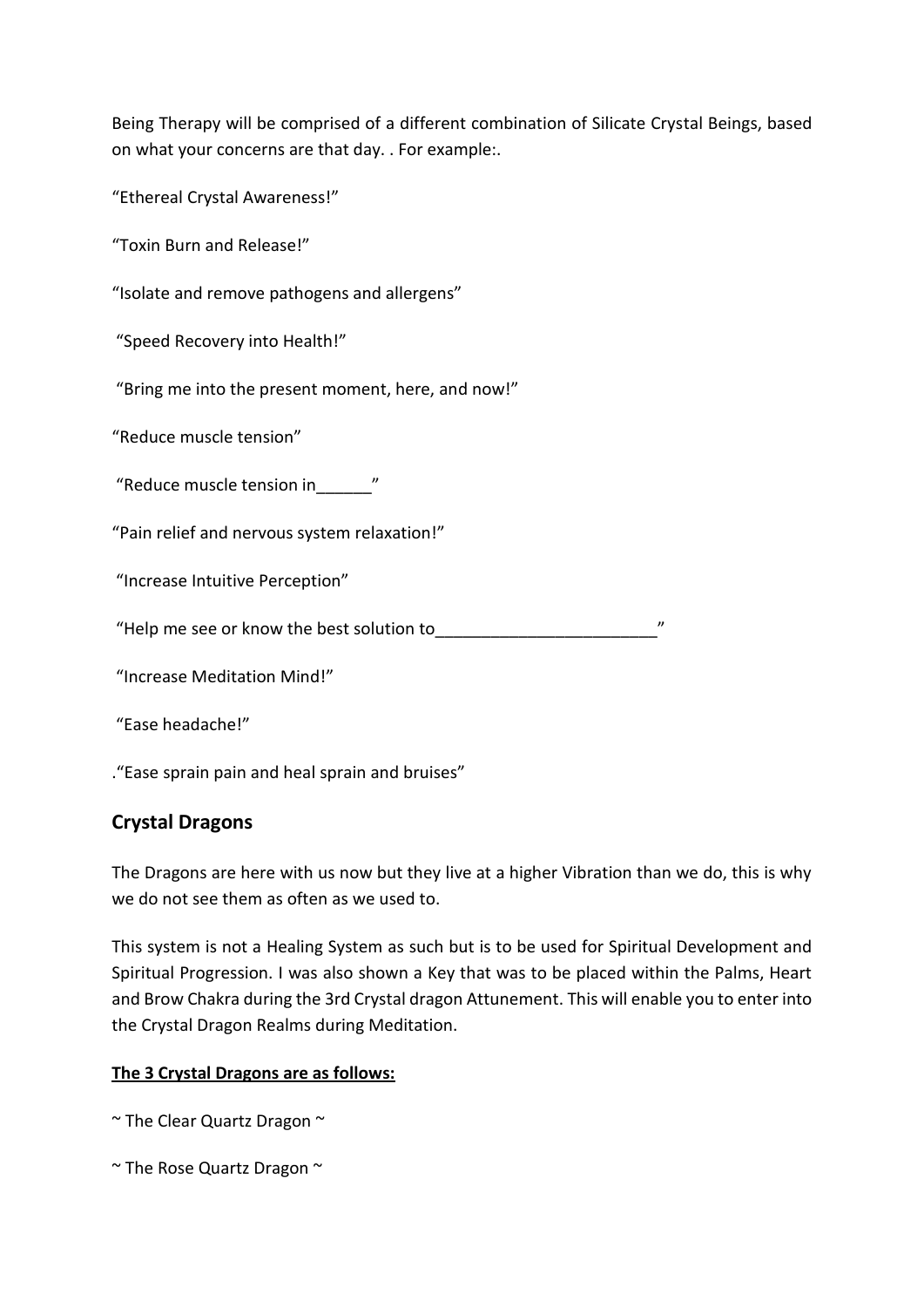$\sim$  The Amethyst Dragon  $\sim$ 

Ideally you will need the 3 Dragon Eggs for these Attunements but if you are unable to obtain the 3 dragon eggs/Seer stones then normal tumble stones will be ok as long as the tumble stones are only used for accessing the energies of the Crystal dragons. Your Stones will also become attuned to these energies so they will have the added benefit of becoming dragon stones which you can use for protection, Guidance and meditation.

#### **The Crystal Dragon manual includes:**

 $\sim$  Who the 3 Crystal dragons are, their names and there symbols  $\sim$ 

 $\sim$  A Guided Dragon Meditation so you can meet you Dragon Companion/Guide  $\sim$ 

 $\sim$  Information on the body's chakra system  $\sim$ 

~ A very powerful Chakra Meditation ~

 $\sim$  The Crystal Dragon Key Symbol  $\sim$ 

#### **Crystal Heart Spirit Clearings**

This system will promote the following:

Healing of past traumas associated with Heart Chakra

Healing of past traumas that resulted in low self-esteem

Healing of past traumas that resulted in lack of will-power

Healing Past and Current Relationships

Healing currently unidentified Past Life Traumas

Karmic Clearings

Allowing a strong foundation on which inner child can stand tall upon

Increasing one's perceived innate strength

Increasing one's perceived ability to attract positive changes and energies

Emotional Healing and Balancing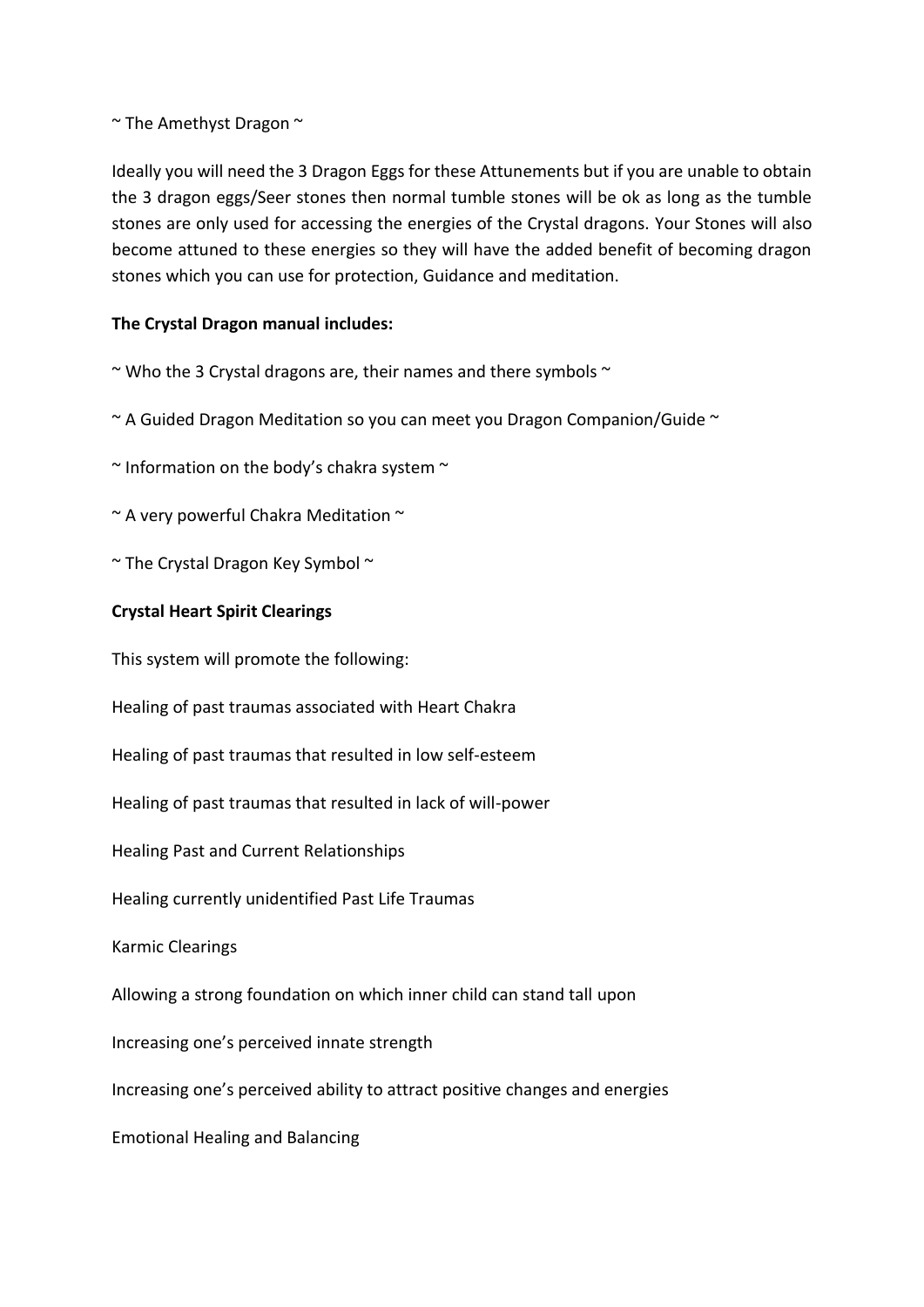Energetic Healing and Balancing

Removing Blocks

Developing a strong sense of self-empowerment

Bringing about more Peace within One's environment

# **Crystal Reiki**

Crystal Reiki Masters Attunements will amplify the power of all your healing vibrational energies.

Accepting the commitment to become a Crystal Reiki Master is a life-changing experience as all Crystal Reiki Masters who have recently received their attunements will testify.

Receiving the Crystal Reiki Master Attunements is the next stage which you need to take, before becoming fully enlightened.

At the first level it is experiencing reality as it is.

The second stage of Enlightenment is to feel a tremendous sense of connectedness with the world around you.

The third stage of Enlightenment is where you experience oneness with the universe. You experience Cosmic Consciousness.

# **Diamond Dolphin**

This system is practically the same as The Trilogy Dolphin Reiki and uses also the love and energy of dolphins to heal the mind and the spirit. It is particularly effective at helping with emotional problems such as addictions, depression, and feelings of being separate; or incomplete. This energy can soothe the sadness of the soul, by helping us release past trauma, forgive ourselves and others, and finding our own truths.

The difference however is it is more useful for distance healing and chakra work.

With the manual you get an exact blueprint on how to heal and release fear. In my opinion it is very helpful if you work on yourself through chakra healing. Every chakra has fear vibrations of many childhood and even past life experiences. This method will help you to clear this ballast with the help of dolphins.

#### **Elixirs 1**

Anyone can call upon the Ascended Masters, Archangels and planetary intelligences. The Elixirs I & II empowerments will though further strengthen your power to call and work with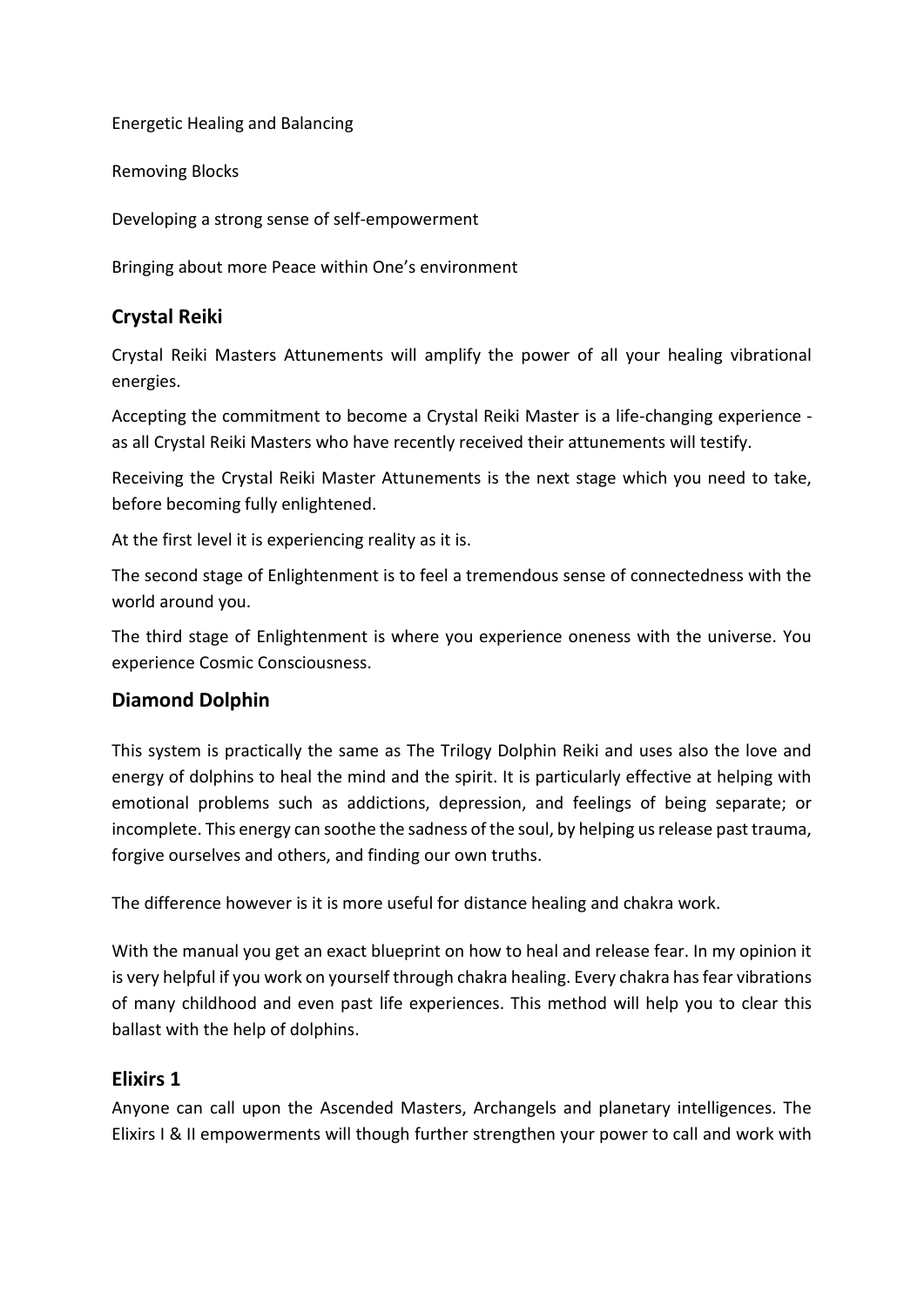these beings of light. Your strength to infuse items (such as jewellery, oils, stones, water etc.) with the energy of these beings will furthermore increase.

#### Planet Cards:

Jupiter: Abundance, business success, finances, growth, travel, learning Venus: Love, beauty, art, relationships, romance, harmony Uranus: Liberation, change, originality, freedom Mercury: Communication, divination, intelligence, mental activity Sun: Authority, prosperity, power, health, vitality, energy, healing, happiness Moon: Clarity, fertility, nurturing, memories, looking inward Mars: Action, leadership, courage, physical energy Saturn: Structure, discipline, perseverance, responsibility Neptune: Clairvoyance, intuition, spirituality, subconscious, idealism Pluto: Regeneration, destruction of old patterns, transformation, rebirth

#### Archangel Cards

Archangel Michael: Means "he who is like God". Protection, space clearing, spirit release Archangel Raphael: Means "God heals" or "God has healed". Healing humans and animals, guidance and support for healers

Archangel Gabriel: Means "God is my strength". Art, communication, for all artists, writing, child conception and fertility

Archangel Jophiel: Means "Beauty of God". Known as "The patron of artists". Artistic projects and artists, beautiful thoughts, creativity

Archangel Zadkiel: Means "The righteousness of God". Benevolence, mercy, compassion, physical and emotional healing, memory enhancement, studies, tests, help to forgive yourself or someone else.

# **Elixirs 2**

Anyone can call upon the Ascended Masters, Archangels and planetary intelligences. The Elixirs I & II empowerments will though further strengthen your power to call and work with these beings of light. Your strength to infuse items (such as jewellery, oils, stones, water etc.) with the energy of these beings will furthermore increase.

If you are sensitive to energies you will most likely notice, that your ability to connect, work and channel the energy of these light beings will be much improved.

Buddha: Inner peace, joy, spiritual growth and understanding.

Sanat Kumara: Ridding of negative entities and lower energies, healing work, space clearing. Jesus: Divine guidance and direction, forgiveness, healing, manifestation.

Abundantia: Attracting abundance, guidance about financial investments.

Maitreya: Joy, laughter, sense of humour, peace, compassion.

Mary: All issues related to children, fertility.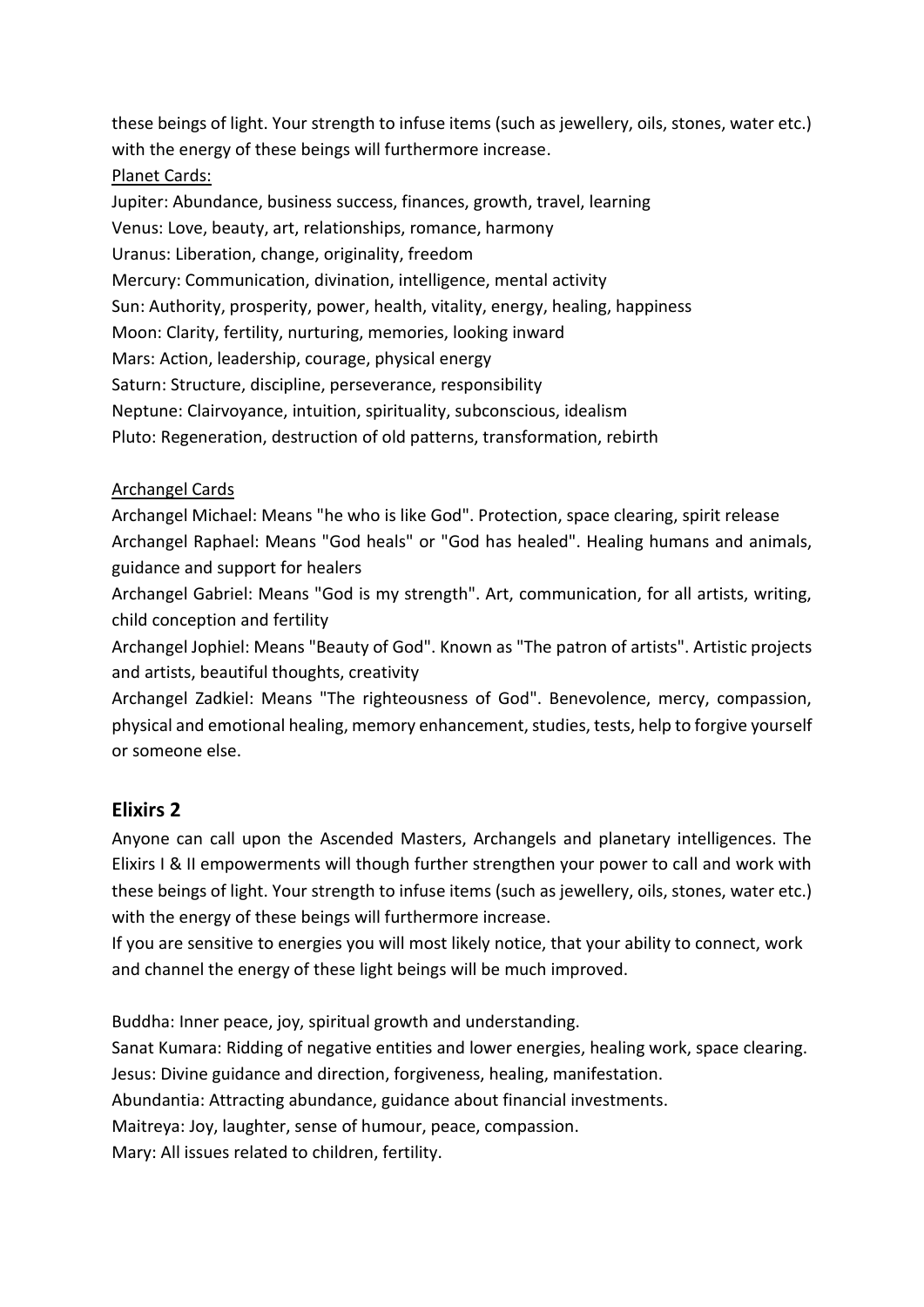Kuan Yin: Compassion, giving and receiving love, mercy, kindness, gentleness and sweetness towards self and others.

Merlin: Alchemy, crystals, divine magic, psychic abilities, divination.

Saint Germain: Protection, courage, direction, healing, inspiration.

Kuthumi: Focus, dedication to life purpose, relaxation, calming, "anti-stress".

Moses: Living in the NOW, clear communication with God, courage, faith, leadership. Saint Padre Pio: Healing, forgiveness, spiritual growth, eyesight.

Serapis Bey: Personal and global peace, ascension, overcoming addictions and cravings, artists and creative endeavours, clear communication with god.

# **Ethereal Cedar Core**

Ethereal Cedar Core useful in easing fear and nervousness, reducing tension and stress. It helps to boosting courage and bringing forth inner strength. Based on the energy of Cedar, it has the ability to cleanses negative atmosphere and protect it from negative energy, such as home, working space or you can use it to cleanse / create sacred space.

The energy of Ethereal Cedar Core helps to clearing acne and rashes. It is also has a balancing effect on both dry and oily skin and hair. It is thought to regulate the secretion of sebum, which is responsible for the cause of acne when it is secreted in excess. Ethereal Cedar Core effective in stimulating hair growth and reducing hair loss.

Ethereal Cedar Core involves the respiratory system. It is thought to ease the discomfort caused by cold and flu, such as cough and congestion. This beautiful energy also used to ease the congestion that accompanies sinusitis and bronchitis. This energy is very calming, it helps to sooth pain and swelling caused by arthritis and to aid with prostrate issues and urinary tract infection.

# **Ethereal Crystals 1 – 9**

It is now possible to give a powerful crystal healing, without crystals. Through an attunement you will gain access to the energy of specific crystals and be able to channel it by intention. These ethereal crystals are much stronger than those found within the Earth. You can place them on the body, just by pointing at a certain area and thinking the stone?s name. The stone will disappear when the energy is no longer needed. In addition, you can create powerful gem elixirs in seconds and increase the strength in certain gemstones by 400%! An Ethereal Crystal healing can stand alone, or be combined with other healing methods, such as Reiki. In the three 3 levels you will also be taught distance healing and how to pass on Ethereal Crystals for 1-2-3, 2-5-6 and 7-8-9 and you will be attuned to the following stones:

**Ethereal Crystals 1-2-3:** Amber Amethyst Aquamarine Aventurine Pink Beryl (Also Known As Morganite) Blue Lace Agate Botswana Agate Green Calcite Carnelian Chrysocolla Citrine Clear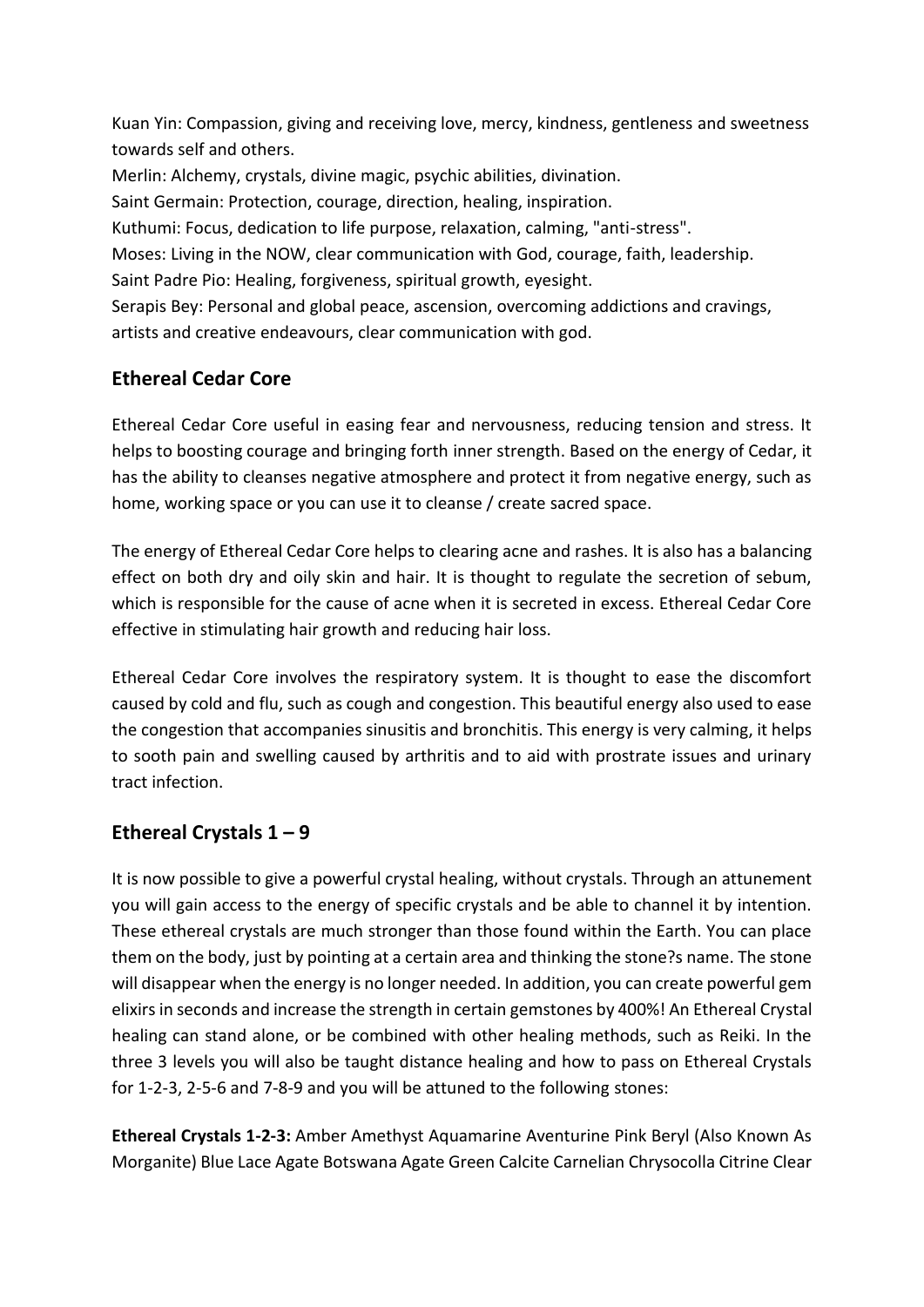Quartz Diamond Single Terminated Clear Quartz Crystal Emerald Hematite Red Jasper Malachite Rose Quartz Ruby Sodalite.

**Ethereal Crystals 4-5-6:** In the following 3 levels you will again be taught distance healing and how to pass on Ethereal Crystals 4-5-6, and you will be attuned to further Ethereal Crystals: Alexandrite Amazonite Azurite Bloodstone Gold Calcite Fire Opal Fluorite Red Garnet Jade Lapis Lazuli Moldavite Moonstone Peridot Pyrite Blue Sapphire Yellow Sapphire Black Tourmaline Violet Tourmaline Pink Tourmaline Double Terminated Clear Quartz Crystal.

**Ethereal Crystals 7-8-9** Prerequisite: Ethereal Crystals 1-6. For those students who are currently attuned to Ethereal Crystals 1-6 you may now receive Ethereal Crystals 7-9. You are attuned to the following stones: Charoite Sugilite Rhodochrosite Pyritsun Prasem ("African Jade") Snowflake Obsidian, "Apache Tears" Moqui Marbles Boji Stones Tektite Chalcedon Larimar ("Atlantis-Stone") Labradorite Kunzite Heliotrope Cyanite Apophyllite Ruby-Zoisite Tanzanite.

# **Ethereal Crystals 10 – 12**

It is now possible to give a powerful crystal healing, without crystals. Through attunement you will gain access to the energy of specific Crystals and be able to channel them by intention. These ethereal crystals are much stronger than those found within the Earth. You can Place them on the body, just by pointing at a certain area and thinking the stone's name. The stone will disappear when the energy is No longer needed. In addition, you can create powerful gem elixirs in seconds and increase the strength in certain gemstones by 400%! An Ethereal Crystal healing can stand alone, or be combined with other healing methods, such as Reiki. There are numerous crystals within the system.

#### **Ethereal Herbs**

The Ethereal Herbs attunement will connect you with many healing herbs and their metaphysical qualities. It will also teach you how to make your own Ethereal Herbs oils by combining your favourite oils with some aromatherapy oils.

The herbs you will be attuned to are: Acacia Agrimony All-Heal Aloe Amber Angelica Basil Bay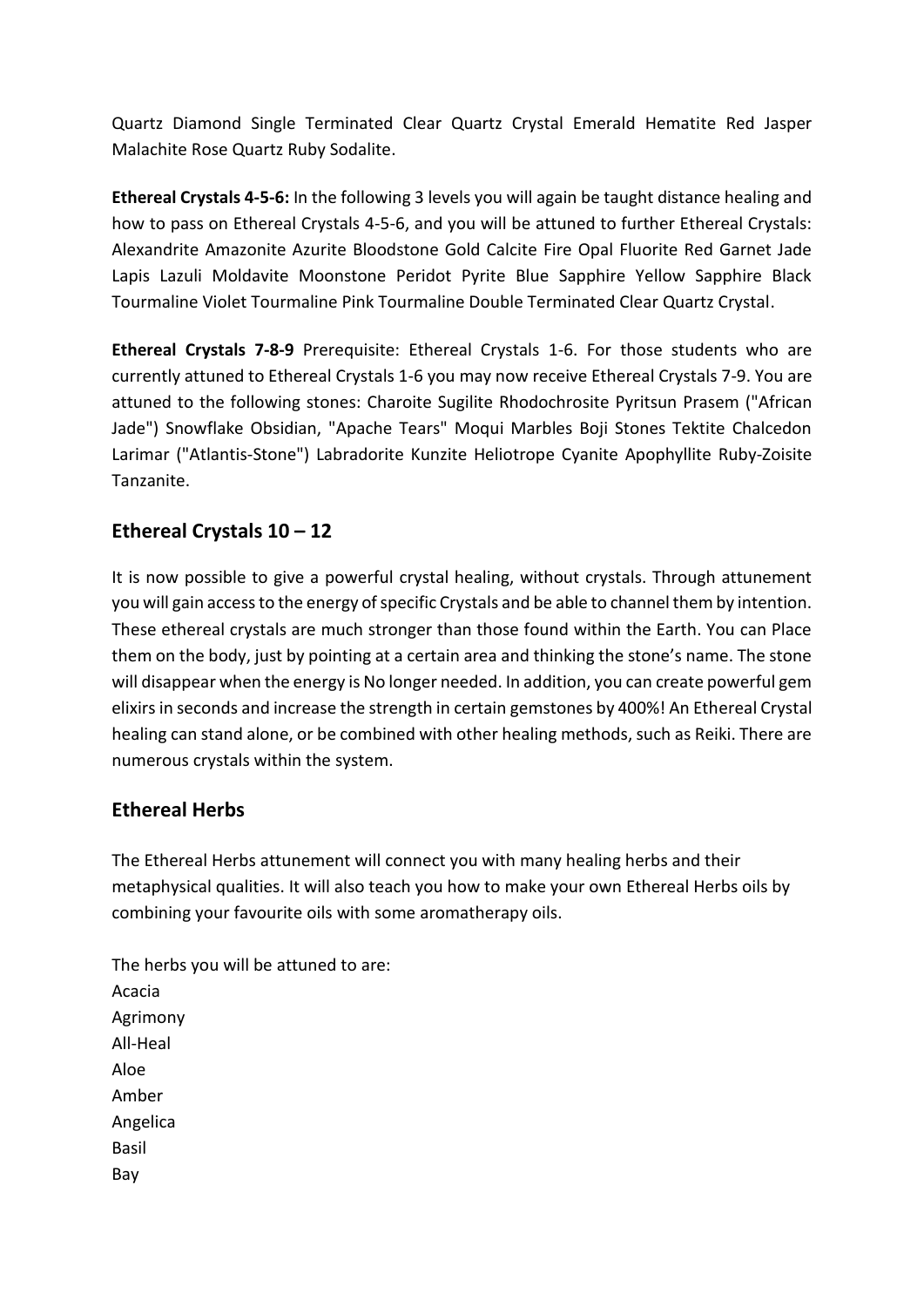Bayberry Catnip Chamomile Cinnamon Clove Dandelion Echinacea Eucalyptus Fern Frankincense Garlic Ginger Ivy Marjoram Mistletoe Mugwart Mullein Musk Myrrh Nutmeg Parsley Patchouli Rose Rosemary Sage Sandalwood Tobacco Valerian Ylang-Ylang

#### **Ethereal Flowers 1**

Learn how to make powerful flower remedies in seconds. Through attunement you gain access to a specific flower's energy and can Channel it by intention. These are the same flowers that are used in the Bach Flower Essences.

You are attuned to the following flowers:

Agrimony - Mental torture behind a cheerful face.

Aspen - Fear of unknown things.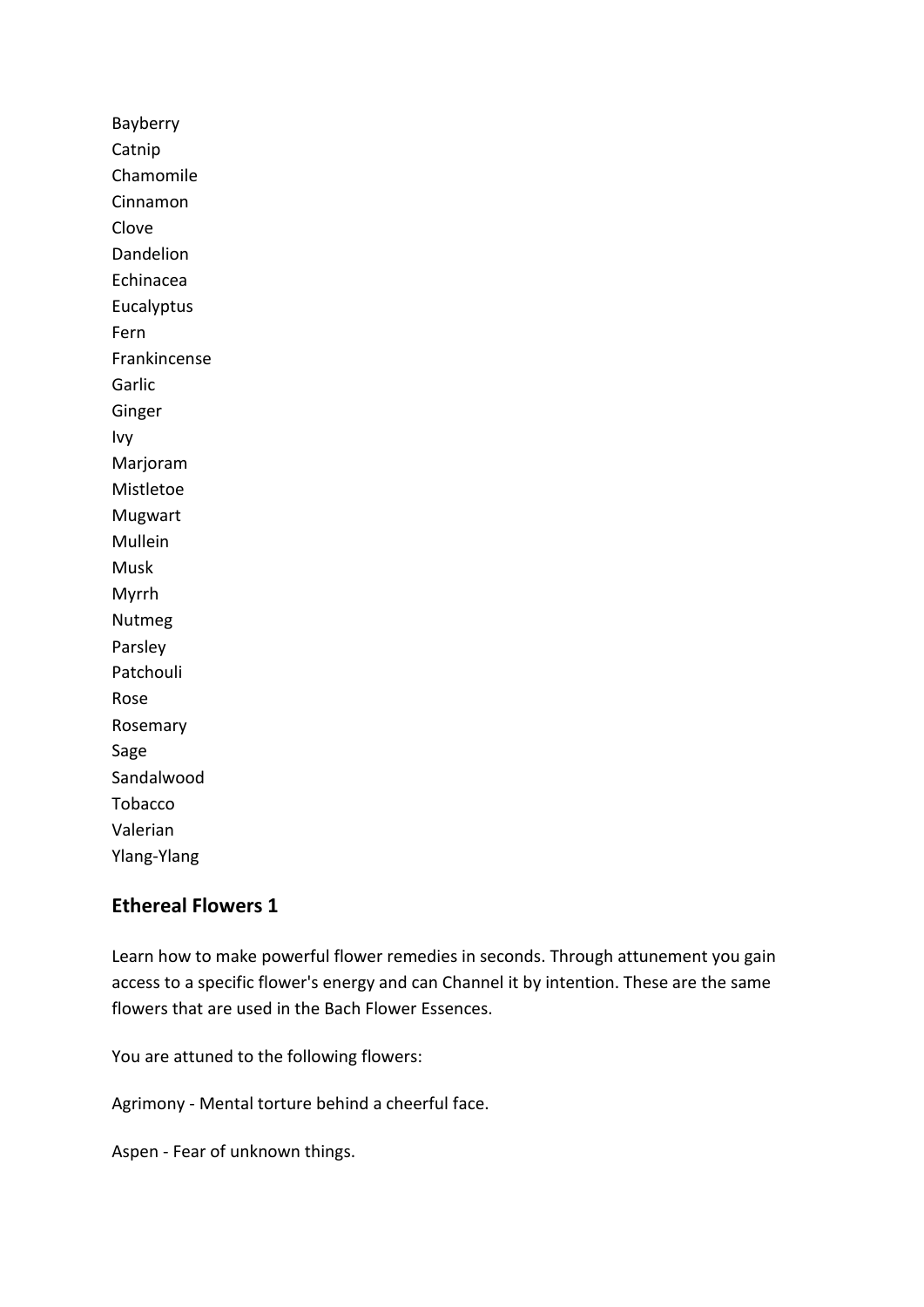Beech - Intolerance.

Centaury - Have difficulty in saying no and are anxious to please.

Cerato - Doubt your own ability to judge situations.

Cherry Plum - Fear of losing control of the mind.

Chestnut Bud - Refuses to learn by experience.

Chicory - Are overly possessive. The care for others is self-centred and manipulative.

Clematis - Dreamy, absent-minded, lack of interest in present.

Crab Apple - The cleansing remedy, have a poor self-image.

Elm - Overwhelmed by responsibility.

Gentian - Easily discouraged.

Gorse - Hopelessness and despair, pessimistic.

Heather - Obsessed with own troubles and experiences, dislike being alone.

Holly - Hatred, envy, jealousy, suspicion.

Honeysuckle - Living in the past, nostalgic, feeling homesick.

Hornbeam - 'Monday morning' feeling, tiredness at the thought of doing something, procrastination.

Impatiens - Impatience, easily irritated.

Larch - Lack of self-confidence.

You will also learn how to:

Make a remedy

Prepare a remedy for another person

Pass on Ethereal Flowers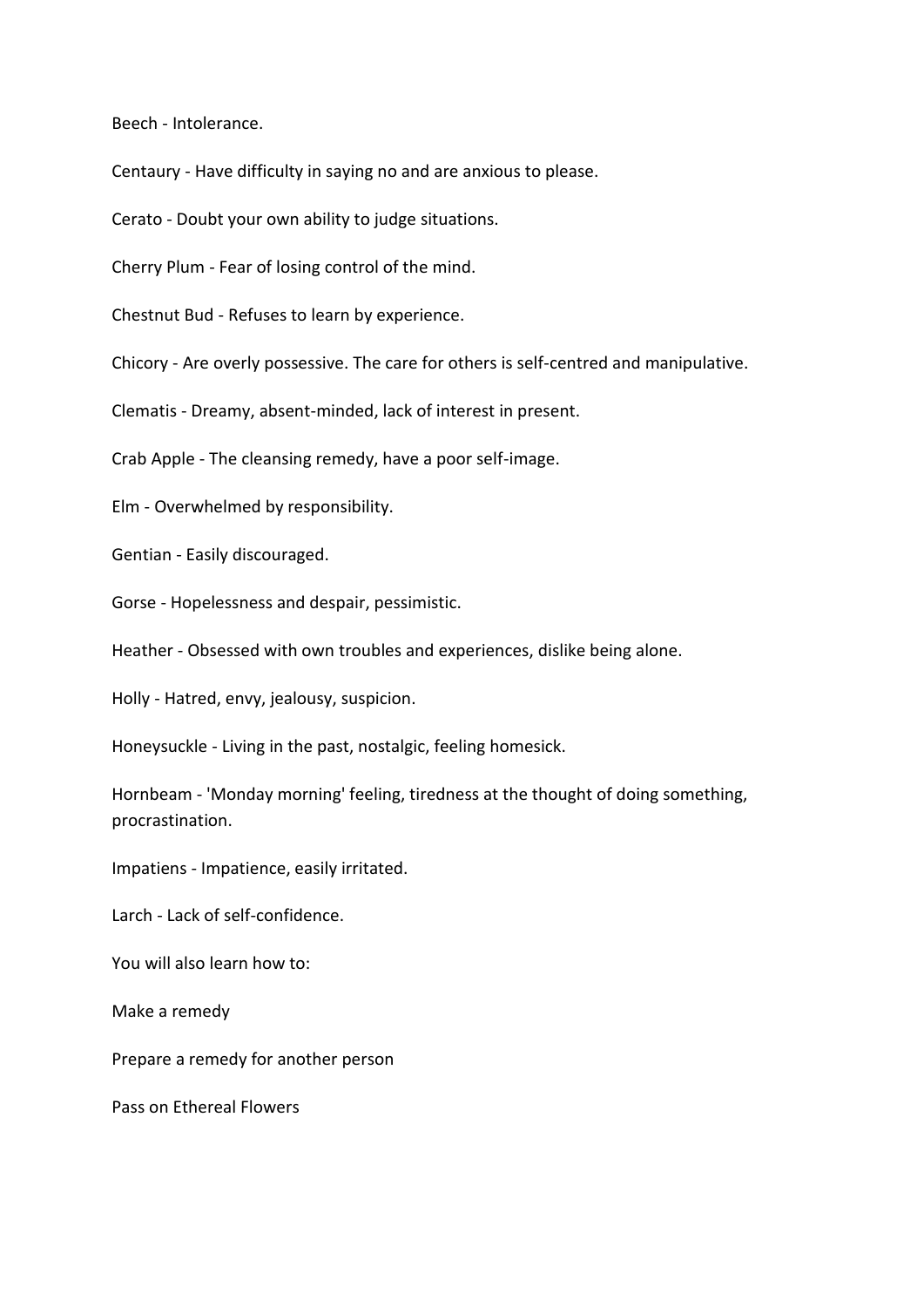#### **Ethereal Flowers 2**

In this attunement you are attuned to the following flowers:

Mimulus - Fear of known things.

Mustard - Deep gloom for no reason.

Oak - Are driven by a strong sense of duty and struggle on although exhausted.

Olive - Fatigued, feel exhausted.

Pine - Guilt Blame yourself for other people's mistakes.

Red Chestnut - Over-concerned for others.

Rock Rose - Scared, terror, fright.

Rock Water- Are inflexible, self-denial, rigidity and self-repression.

Scleranthus - Suffer from indecision.

Star Of Bethlehem - Grief or shock.

Sweet Chestnut - Extreme mental anguish.

Vervain - Over-enthusiasm.

Vine - Dominance and inflexibility.

Walnut - Protection from change and unwanted influences, assists in adjustment to transition or change.

Water Violet - Pride and aloofness.

Water Chestnut - Persistent unwanted thoughts.

Wild Oat - Uncertainty over one's direction in life.

Wild Rose - Drifting, resignation, apathy.

Willow - Self-pity and resentment.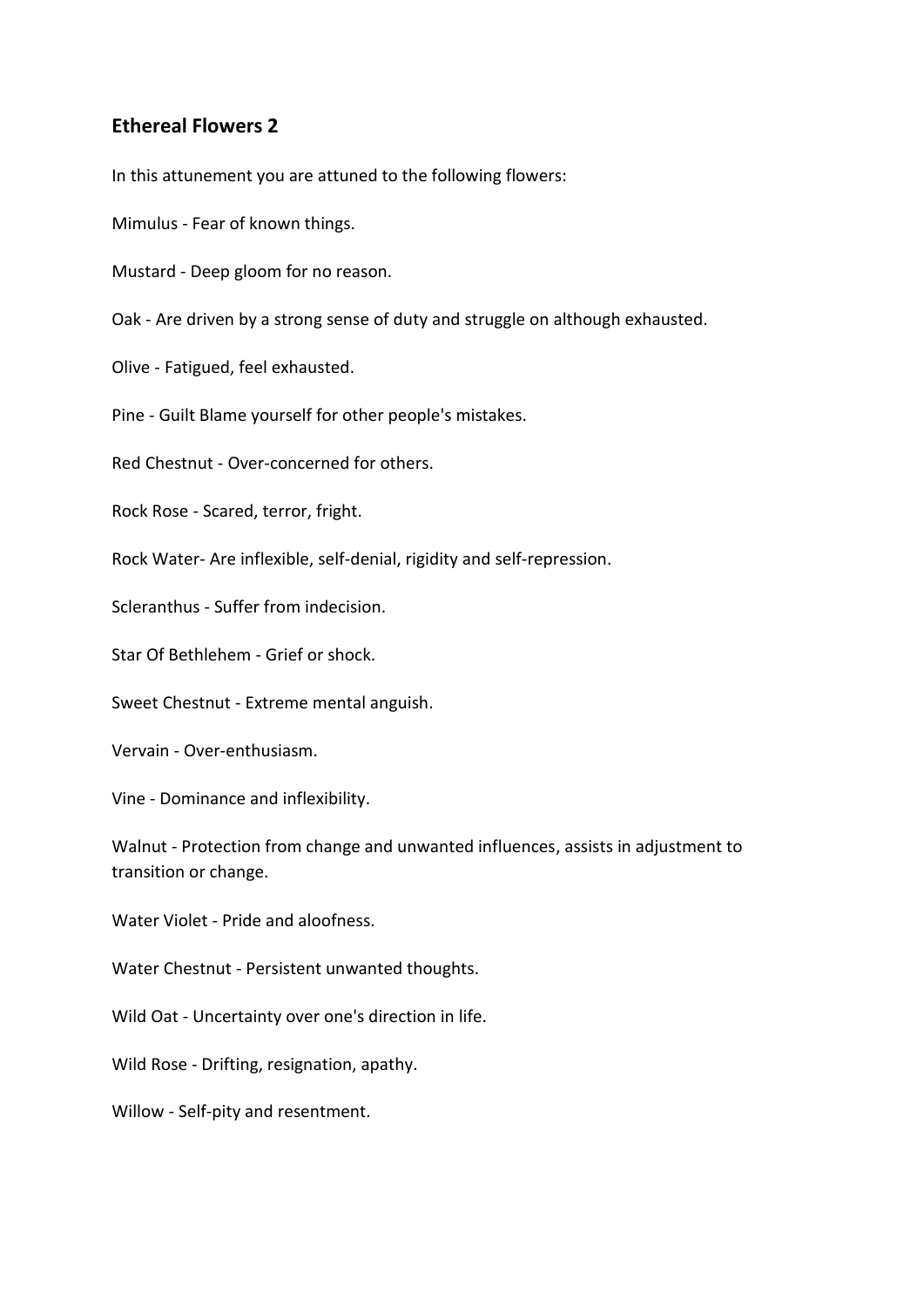## **Everlasting Beauty Rose Essence**

Everlasting Beauty Rose Essence is dedicated to you: love, passion, wisdom, loyalty, this encourages you to honor and instil hope and new beginnings in your relationships, and explore the potential existing and nourish it. It brings balance, softness, and defence, where the beauty of the relationship needs to be maintained. It is eternity, purity, sanctity of our relationship with ourselves and others.

#### **Herkimer Diamond Ray**

The Herkimer Diamond is a master class crystal that brings clarity, helping to highlight issues in oneself and in others. The energy of this master crystal activates the Merkabah and opens the energy channels up further, allowing one to "see" what blockages are present.

## **Lemurian Crystal Band of Light**

The Lemurian crystal band of light is an electromagnetic force field of crystal energy light that surrounds planet earth. The crystal band of light emanates a high energy love force that holds the power of creation. The crystal band of light holds inside it the high vibration of unconditional pure love, harmony, unity and peace. The Councils of Light allowed the Lemurians, before the Land of Lemuria sank in the ocean, to create a crystal band of light that was placed around planet earth to assist Gaya and humanity when the time for ascension comes. Its intention is to raise the vibrations of humanity and help them transition into higher dimensions of light and consciousness of love, harmony, and peace to create the golden age on Gaya. Humanity doesn't have to remember how to activate the Lemurian crystal band of light, but to attune and align with the energies of the light energy field.

#### **New Lemurian Energy**

The New Lemurian Energy is a mixture of old and new energy. Serapis Bey, called the Egyptian, is the guardian of this new Energy. He is an incarnated angel. He worked his cooperation with the people when they had a better understanding of self-love again. He is mediator between the worlds and therefore he leads you to the gate of the advancement to your connection back to the Lemurians.

#### **Opal Wood**

Opal Wood, is a major source of energy and light-bringer for the soul and the spirit.

On a physical level support petrified wood, osteogenesis and prevents bone loss. Calcium deposits can be avoided by Opal Wood. Opal Wood-water should be good for rheumatic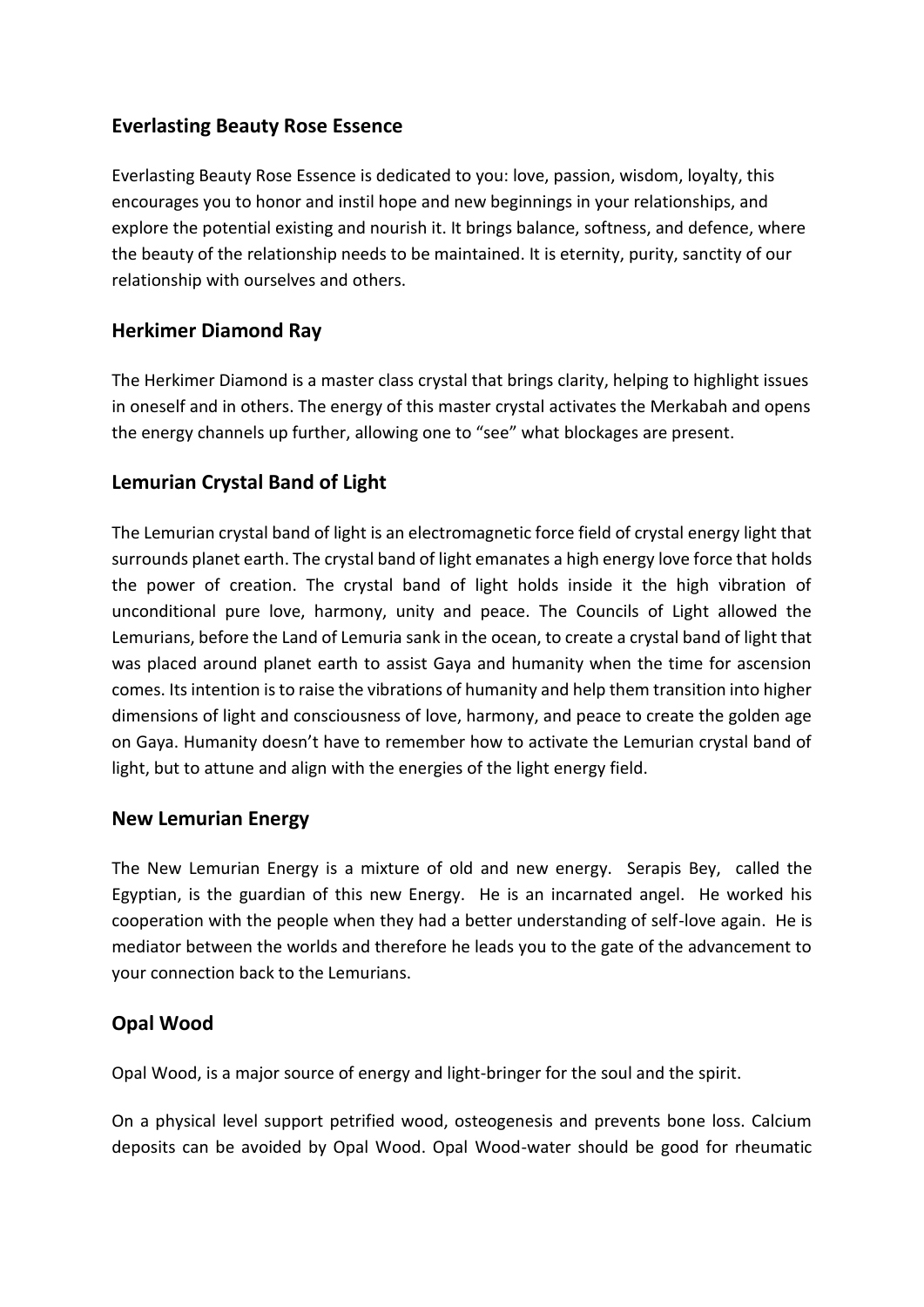diseases and inflammation of veins. Also, arthritis, gout and thrombosis should alleviate the Opal Wood, even to heal.

In the psychological realm gives us Opal Wood more balance and peace. Placed in the home or in the workplace, he brings a sense of harmony and a sense of family. It also helps impulsive people to stay calm. It helps people to stay strong to resist drugs of any kind.

## **Prehnite Crystal Empowerment x 2**

The Prehnite Crystal Empowerment is an energy system that was channelled by Nicole Lanning to help you work with the spiritual qualities of this very special crystal to aid you with all healings that are performed, your spiritual development, helping with contacting loved ones that have crossed over to the spiritual world, prophetic vision, dream work and even making elixirs and essences by using the etheric energy of the crystal.

#### **This system can help you with the following:**

~ Protection on all levels of your being

- $\sim$  Stimulates and increases the life force energy in and around you
- $\sim$  Can aid you with spirit journeying and Shamanistic work
- ~ Prediction and channelling
- ~ Bringing new spiritual friends and people into your life
- ~ Inner knowledge and contact with spiritual entities
- $\sim$  Compassion, forgiveness and the acceptance of oneself and others
- $\sim$  Aiding in giving you a clear mind and heart

These are just a few of the attributes that this empowerment can give to you. Through working with the energies of Prehnite you will discover many new ways that it can help you.

#### **Sunstone Lightbody Attunement**

Sunstone has strong solar energy and this energy works for when you are depressed or down to help you feel life is worth living. This energy brings joy, positivity & will re-energize you. This vibration brings a powerful development of the Merkabah within the lightbody. Works for SAD disorder. Brings for manifestation energy from the Solar Plexus and Intuition through the 3rd Eye Chakra. Works with Sacral Chakra for creativity and sexuality... for all areas of your life.